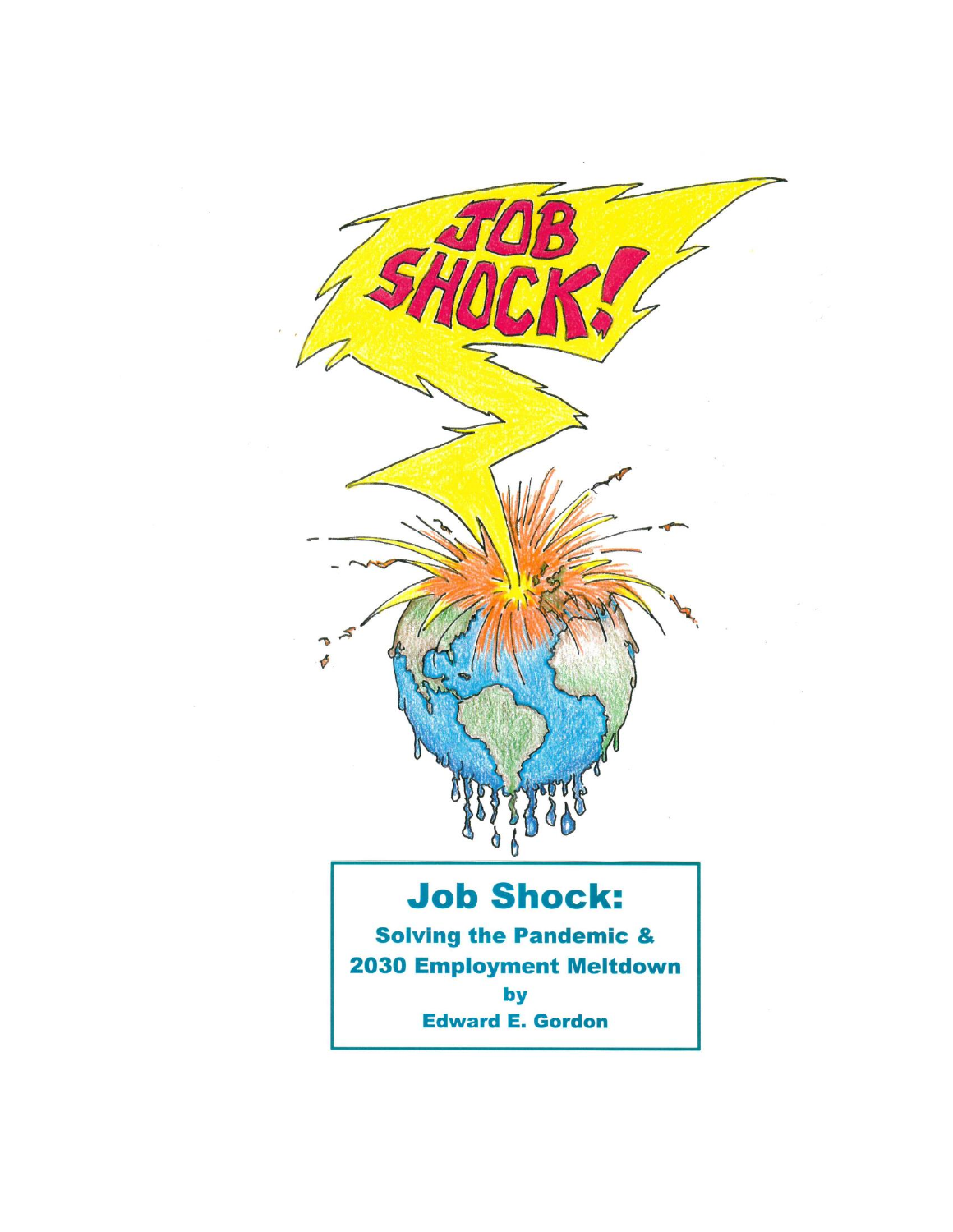### GORDON REPORT, January 2021

## White Paper Premiere

## Job Shock: Solving the Pandemic & 2030 Employment Meltdown

#### Part I: Introduction: Why Read This?

Welcome to the Fourth Industrial Revolution in a COVID-19 challenged world economy. Their combined impact on the U.S. job market will stretch to 2030 and beyond. Say hello to "Job Shock!"

"Job Shock: Solving the Pandemic & 2030 Employment Meltdown" will be released as monthly topical Gordon Reports. This will give readers a greater opportunity to consider their outlook on the future of employment. "Job Shock" will present our most up-to-date research on the future of the U.S. labor market over the coming decade. We will review both long-term and short-term problems and solutions to them that are now under way across the United States. "Job Shock's" premise is that America's students and workers are as much in need of knowledge injections as they are of vaccine injections against COVID-19.

## Defining the Realities of Job Shock

Technologies that have transformed American workplaces now require higher skills. The United States is not creating more high-pay, low-skilled jobs; it is creating more high-pay, higher-skilled jobs. Unless we confront the reality of this talent mismatch, we face a decade in which there will be too many unskilled people without jobs who run a high risk for lives in poverty and too many skilled jobs without people. This potentially threatens to undermine the broader economy and increase the social disruption that has already begun.

In today's job market at least 50 percent of today's "good jobs" (those with higher pay and benefits) do not require four-year college degrees. These jobs need students who graduate from high school with a good general educational foundation, i.e., strong reading/math comprehension, good written and verbal communication abilities, problem-solving and teamwork skills. Students then need to obtain a career certificate, apprenticeship, or a two-year degree from a technical or community college. We are not preparing enough students for the talent realities of the current U.S. job market.

The United States has millions of well-educated, talented workers. But the unrelenting demands of Job Shock tells us that we will need to double their numbers over this decade to run our high-tech economy.

#### Job Shock from COVID-19

The on-going COVID-19 pandemic has only exacerbated this skills gap and sped up employment meltdowns. It caused the sharpest increase in the official U.S.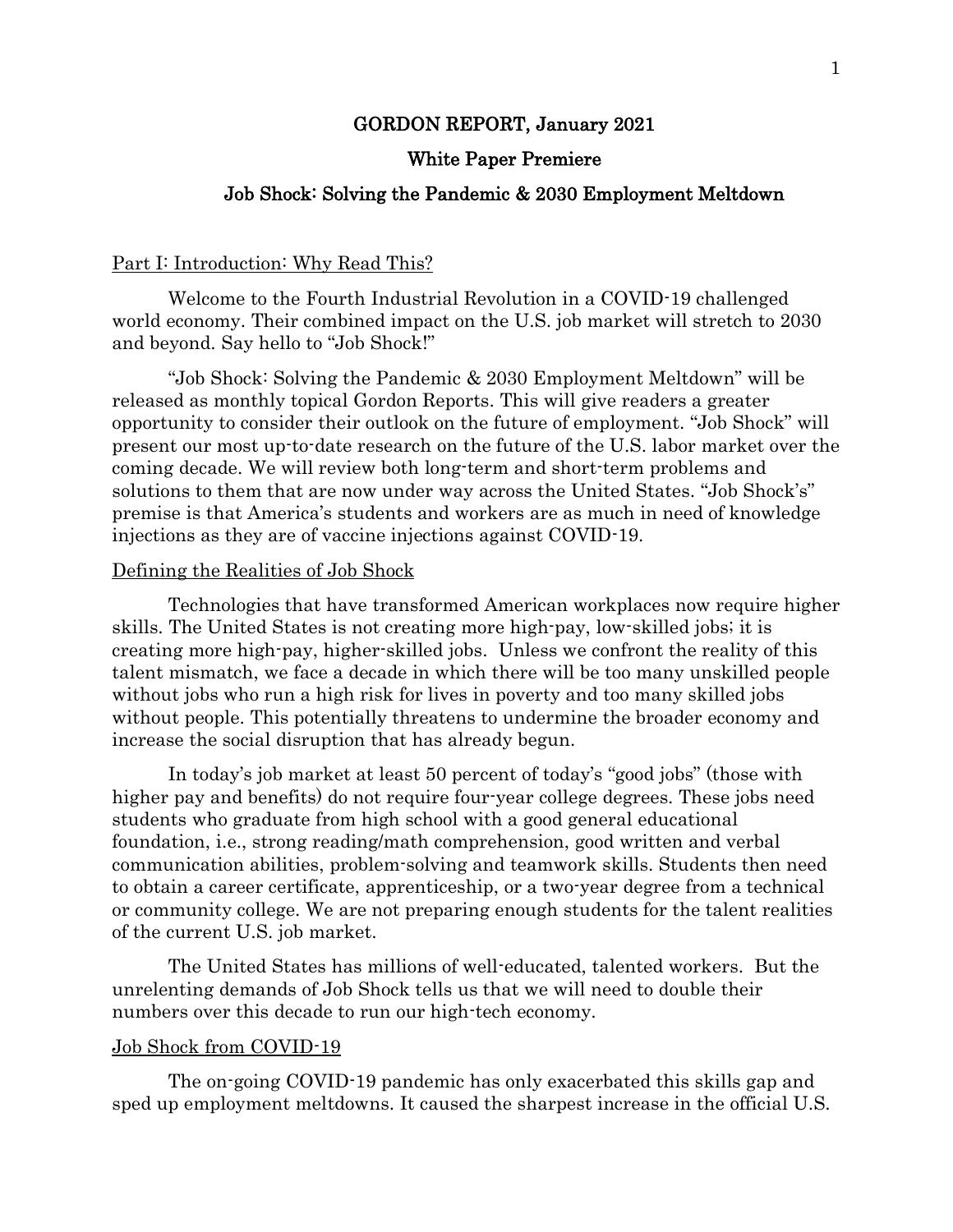unemployment rate ever recorded, rising from 3.5 percent in February 2020 to a peak of 14.7 percent in April. At the close of 2020, 12 million of the 22 million jobs lost at the start of the pandemic had been regained. The December unemployment rate of 6.7 percent reflects the number of workers permanently laid off because of the pandemic. The labor force participation rate also remains low.

But the effect of COVID upon different industries and jobs has been very uneven. The leisure and hospitality sector has been particularly hard hit with its low-wage workers experiencing the greatest job loss. Payrolls for couriers and messengers have increased by over 20 percent.

While many businesses lay off workers, others are struggling to fill job vacancies. Overall U.S. businesses continue to cut job training programs, further widening the skills gap. Businesses are increasing investments in automation and technologies that facilitate remote work. The continuing Fourth Industrial Revolution will further raise demands for workers with the skills needed to invent, use, maintain, or repair advanced technologies.

The COVID-19 pandemic is illustrating that skill shortages can have lethal results. COVID-19 vaccine manufacturers have hundreds of vacant jobs in such areas as engineering and quality control. There are acute shortages of critical-care doctors and nurses as well as lab technicians to process COVID tests. How many of the over 400,000 dead (greater than the death toll of the U.S. armed forces in World War II) could have been saved if we had fewer shortages of medical personnel in COVID hot spots?

Also, the skilled people we take for granted to meet our daily needs are in short supply. As computer systems have become more and more central to our daily lives, breakdowns and threats to the security of our private information proliferate. Finding a qualified plumber, carpenter, electrician or medical technologist has become more difficult in many communities. If more effective talent development efforts are not initiated, there is a real danger that the world will not end in a big bang, but that it will come to a slow grinding halt due to a lack of workers with the skills needed to maintain advanced technologies. Welcome to Job Shock!

#### Job Shock Objectives

The goal of the "Job Shock White Paper" is to raise awareness of the broad scope of the changes needed to equip students with the education and skills needed for 21st-century jobs and careers. And we must retrain workers with the specific skills needed by employers. There are solutions already under way in communities across the United States that can help your local area. But these solutions are not easily available to all.

We see the most promising responses to Job Shock coming from regional cross-sector partnerships composed of business owners and managers, educators,